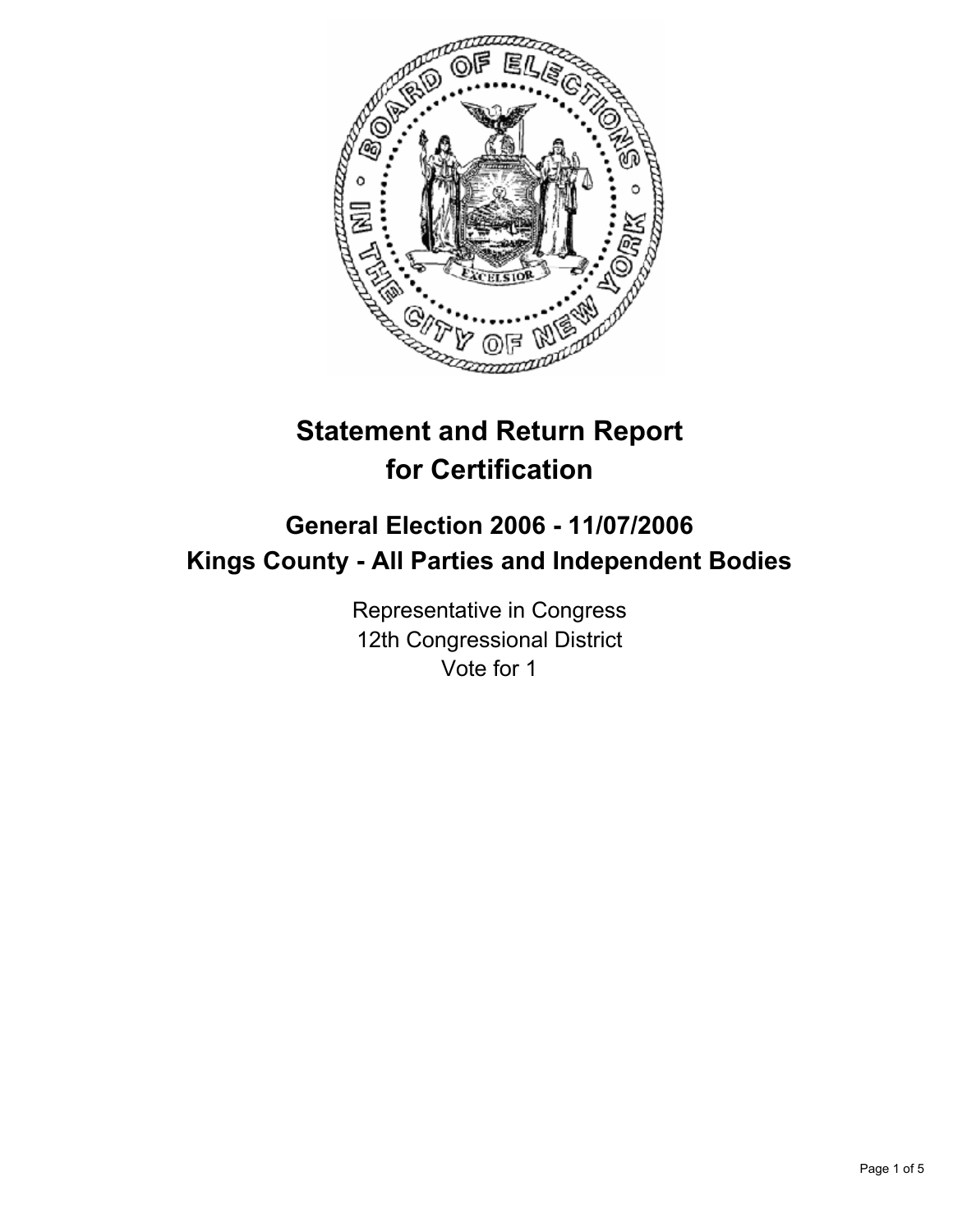

# **Assembly District 44**

| PUBLIC COUNTER                       | 177 |
|--------------------------------------|-----|
| <b>EMERGENCY</b>                     |     |
| ABSENTEE/MILITARY                    |     |
| <b>FEDERAL</b>                       | υ   |
| AFFIDAVIT                            | 14  |
| <b>Total Ballots</b>                 | 192 |
| ALLAN ROMAGUERA (REPUBLICAN)         | 12  |
| NYDIA M VELAZQUEZ (DEMOCRATIC)       | 112 |
| ALLAN ROMAGUERA (CONSERVATIVE)       | 4   |
| NYDIA M VELAZQUEZ (WORKING FAMILIES) | 46  |
| <b>Total Votes</b>                   | 174 |
| Unrecorded                           | 18  |

**Assembly District 48**

| PUBLIC COUNTER                       | 803 |  |
|--------------------------------------|-----|--|
| <b>EMERGENCY</b>                     | 0   |  |
| ABSENTEE/MILITARY                    | 15  |  |
| <b>FEDERAL</b>                       |     |  |
| <b>AFFIDAVIT</b>                     | 5   |  |
| <b>Total Ballots</b>                 | 830 |  |
| ALLAN ROMAGUERA (REPUBLICAN)         | 132 |  |
| NYDIA M VELAZQUEZ (DEMOCRATIC)       | 465 |  |
| ALLAN ROMAGUERA (CONSERVATIVE)       | 27  |  |
| NYDIA M VELAZQUEZ (WORKING FAMILIES) | 25  |  |
| <b>Total Votes</b>                   | 649 |  |
| Unrecorded                           | 181 |  |

### **Assembly District 50**

| <b>PUBLIC COUNTER</b>                | 7,718 |
|--------------------------------------|-------|
| <b>EMERGENCY</b>                     | 181   |
| ABSENTEE/MILITARY                    | 131   |
| <b>FEDERAL</b>                       | 41    |
| <b>AFFIDAVIT</b>                     | 420   |
| <b>Total Ballots</b>                 | 8,491 |
| ALLAN ROMAGUERA (REPUBLICAN)         | 759   |
| NYDIA M VELAZQUEZ (DEMOCRATIC)       | 5,553 |
| ALLAN ROMAGUERA (CONSERVATIVE)       | 108   |
| NYDIA M VELAZQUEZ (WORKING FAMILIES) | 1,098 |
| <b>Total Votes</b>                   | 7,518 |
| Unrecorded                           | 973   |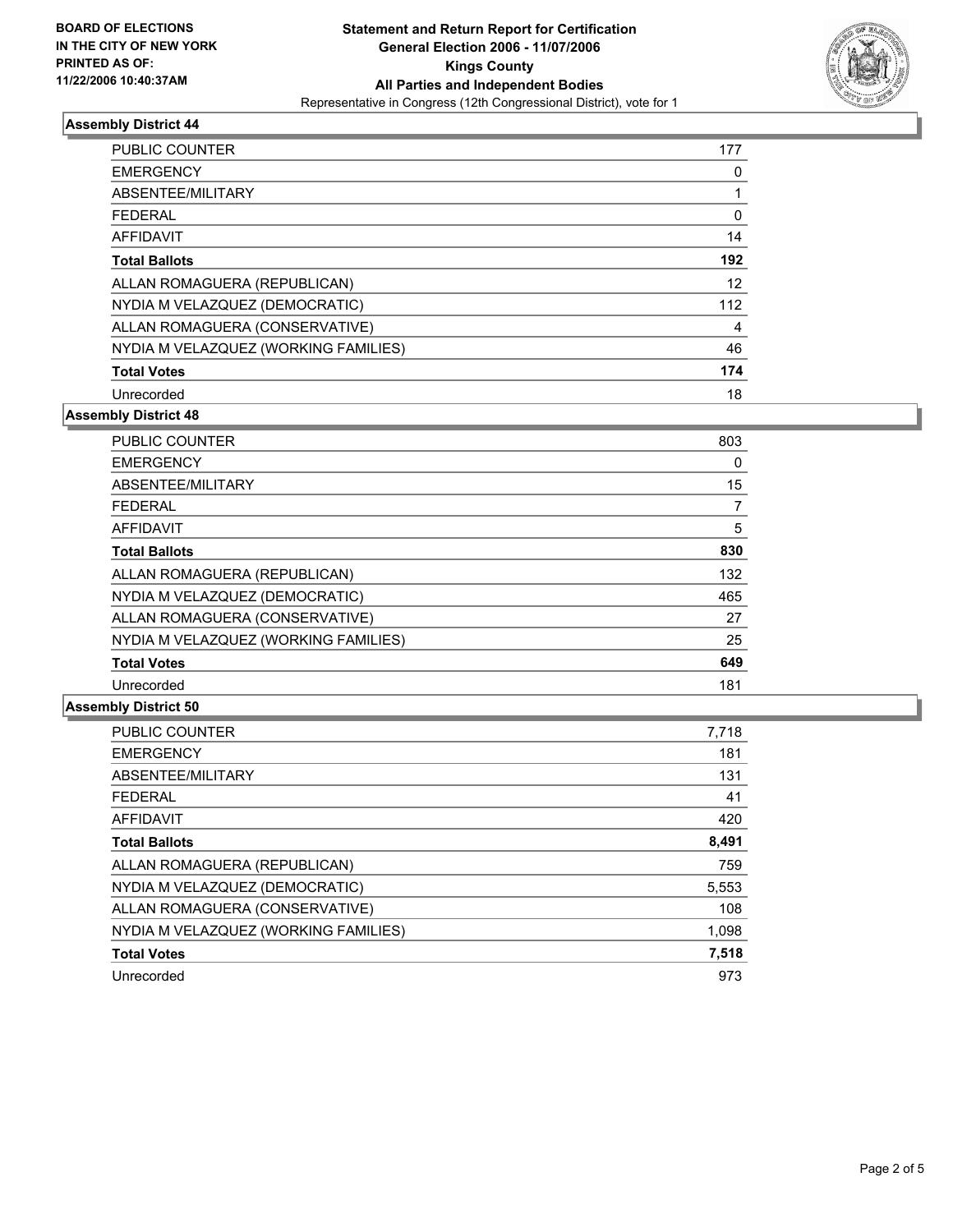

# **Assembly District 51**

| <b>PUBLIC COUNTER</b>                | 9.396 |
|--------------------------------------|-------|
| <b>EMERGENCY</b>                     | 57    |
| ABSENTEE/MILITARY                    | 124   |
| <b>FEDERAL</b>                       | 39    |
| <b>AFFIDAVIT</b>                     | 229   |
| <b>Total Ballots</b>                 | 9,845 |
| ALLAN ROMAGUERA (REPUBLICAN)         | 754   |
| NYDIA M VELAZQUEZ (DEMOCRATIC)       | 6,275 |
| ALLAN ROMAGUERA (CONSERVATIVE)       | 132   |
| NYDIA M VELAZQUEZ (WORKING FAMILIES) | 867   |
| <b>JONATHAN TASINI (WRITE-IN)</b>    | 2     |
| <b>Total Votes</b>                   | 8,030 |
| Unrecorded                           | 1,815 |

# **Assembly District 52**

| <b>PUBLIC COUNTER</b>                | 11,084 |
|--------------------------------------|--------|
| <b>EMERGENCY</b>                     | 0      |
| ABSENTEE/MILITARY                    | 333    |
| FEDERAL                              | 156    |
| <b>AFFIDAVIT</b>                     | 401    |
| <b>Total Ballots</b>                 | 11,974 |
| ALLAN ROMAGUERA (REPUBLICAN)         | 812    |
| NYDIA M VELAZQUEZ (DEMOCRATIC)       | 7,788  |
| ALLAN ROMAGUERA (CONSERVATIVE)       | 137    |
| NYDIA M VELAZQUEZ (WORKING FAMILIES) | 2,136  |
| CHARLES BARRON (WRITE-IN)            | 2      |
| ELLIOT KAYE (WRITE-IN)               |        |
| <b>Total Votes</b>                   | 10,876 |
| Unrecorded                           | 1.098  |

### **Assembly District 53**

| PUBLIC COUNTER                       | 14,135 |
|--------------------------------------|--------|
| <b>EMERGENCY</b>                     | 67     |
| ABSENTEE/MILITARY                    | 128    |
| <b>FEDERAL</b>                       | 32     |
| <b>AFFIDAVIT</b>                     | 423    |
| <b>Total Ballots</b>                 | 14,785 |
| ALLAN ROMAGUERA (REPUBLICAN)         | 574    |
| NYDIA M VELAZQUEZ (DEMOCRATIC)       | 10,271 |
| ALLAN ROMAGUERA (CONSERVATIVE)       | 112    |
| NYDIA M VELAZQUEZ (WORKING FAMILIES) | 1,090  |
| <b>Total Votes</b>                   | 12,047 |
| Unrecorded                           | 2.738  |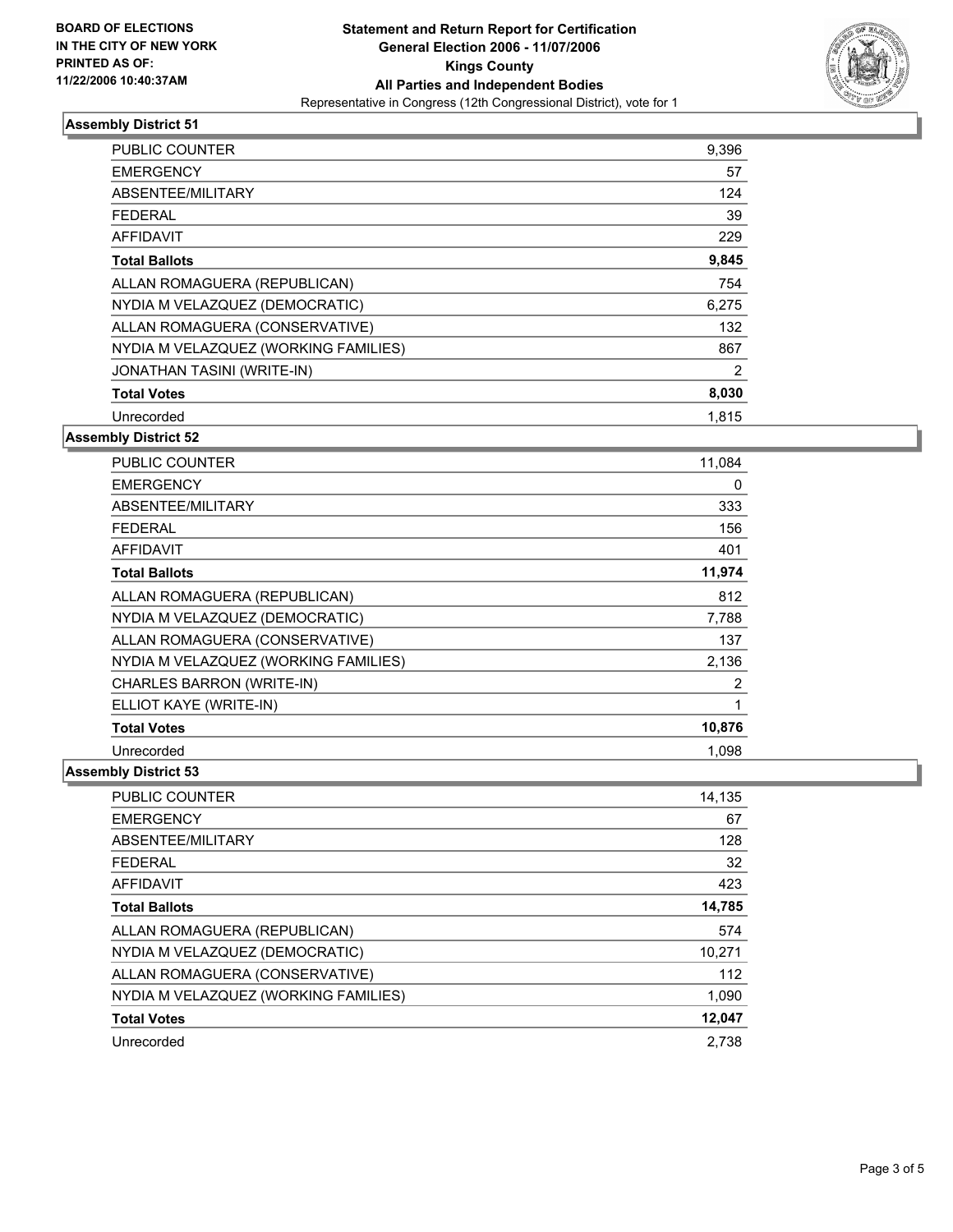

# **Assembly District 54**

| <b>PUBLIC COUNTER</b>                | 7,381 |  |
|--------------------------------------|-------|--|
| <b>EMERGENCY</b>                     | 51    |  |
| ABSENTEE/MILITARY                    | 47    |  |
| <b>FEDERAL</b>                       | 9     |  |
| <b>AFFIDAVIT</b>                     | 198   |  |
| <b>Total Ballots</b>                 | 7,686 |  |
| ALLAN ROMAGUERA (REPUBLICAN)         | 278   |  |
| NYDIA M VELAZQUEZ (DEMOCRATIC)       | 5,296 |  |
| ALLAN ROMAGUERA (CONSERVATIVE)       | 74    |  |
| NYDIA M VELAZQUEZ (WORKING FAMILIES) | 324   |  |
| CHARLES BARRON (WRITE-IN)            | 2     |  |
| <b>Total Votes</b>                   | 5,974 |  |
| Unrecorded                           | 1.712 |  |

# **Assembly District 55**

| PUBLIC COUNTER                       | 94 |  |
|--------------------------------------|----|--|
| <b>EMERGENCY</b>                     |    |  |
| ABSENTEE/MILITARY                    |    |  |
| <b>FEDERAL</b>                       |    |  |
| AFFIDAVIT                            |    |  |
| <b>Total Ballots</b>                 | 96 |  |
| ALLAN ROMAGUERA (REPUBLICAN)         | 2  |  |
| NYDIA M VELAZQUEZ (DEMOCRATIC)       | 65 |  |
| ALLAN ROMAGUERA (CONSERVATIVE)       | 0  |  |
| NYDIA M VELAZQUEZ (WORKING FAMILIES) | 3  |  |
| <b>Total Votes</b>                   | 70 |  |
| Unrecorded                           | 26 |  |

# **Assembly District 56**

| <b>PUBLIC COUNTER</b>                | 608 |
|--------------------------------------|-----|
| <b>EMERGENCY</b>                     |     |
| ABSENTEE/MILITARY                    | 8   |
| <b>FEDERAL</b>                       | 0   |
| <b>AFFIDAVIT</b>                     | 8   |
| <b>Total Ballots</b>                 | 631 |
| ALLAN ROMAGUERA (REPUBLICAN)         | 15  |
| NYDIA M VELAZQUEZ (DEMOCRATIC)       | 442 |
| ALLAN ROMAGUERA (CONSERVATIVE)       | 6   |
| NYDIA M VELAZQUEZ (WORKING FAMILIES) | 26  |
| <b>Total Votes</b>                   | 489 |
| Unrecorded                           | 142 |